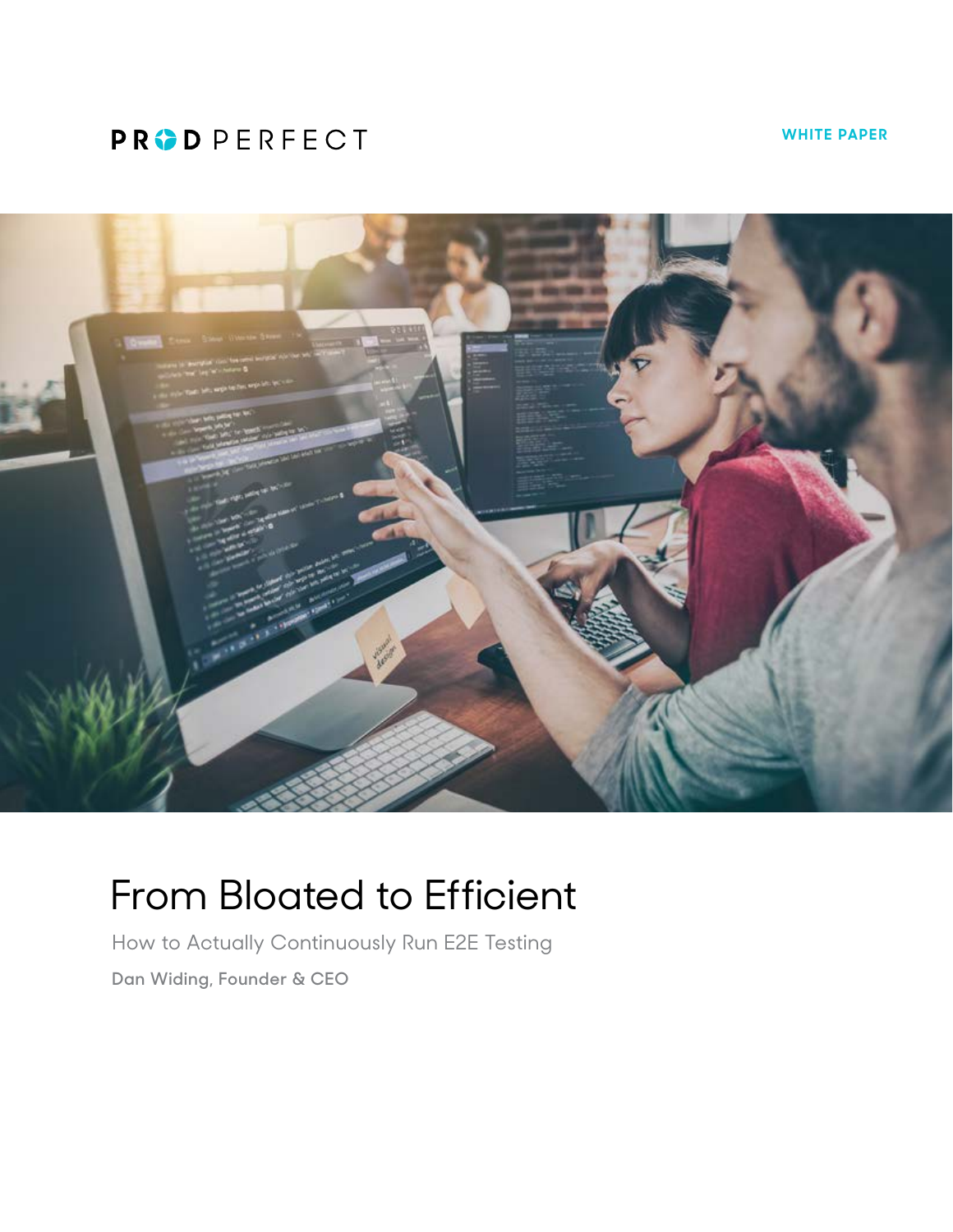### **TABLE OF CONTENTS**

| Challenges with Continuously Running E2E Testing 4    |  |
|-------------------------------------------------------|--|
| Picking the Right Tests to Run: Focus on Your Users 5 |  |
| Using Data to Drive E2E Test Case Management 5        |  |
|                                                       |  |
|                                                       |  |
|                                                       |  |

 $\qquad \qquad \oplus$ 

mil

 $\ensuremath{\mathfrak{I}}\xspace\ensuremath{\mathfrak{I}}\xspace$ 

ç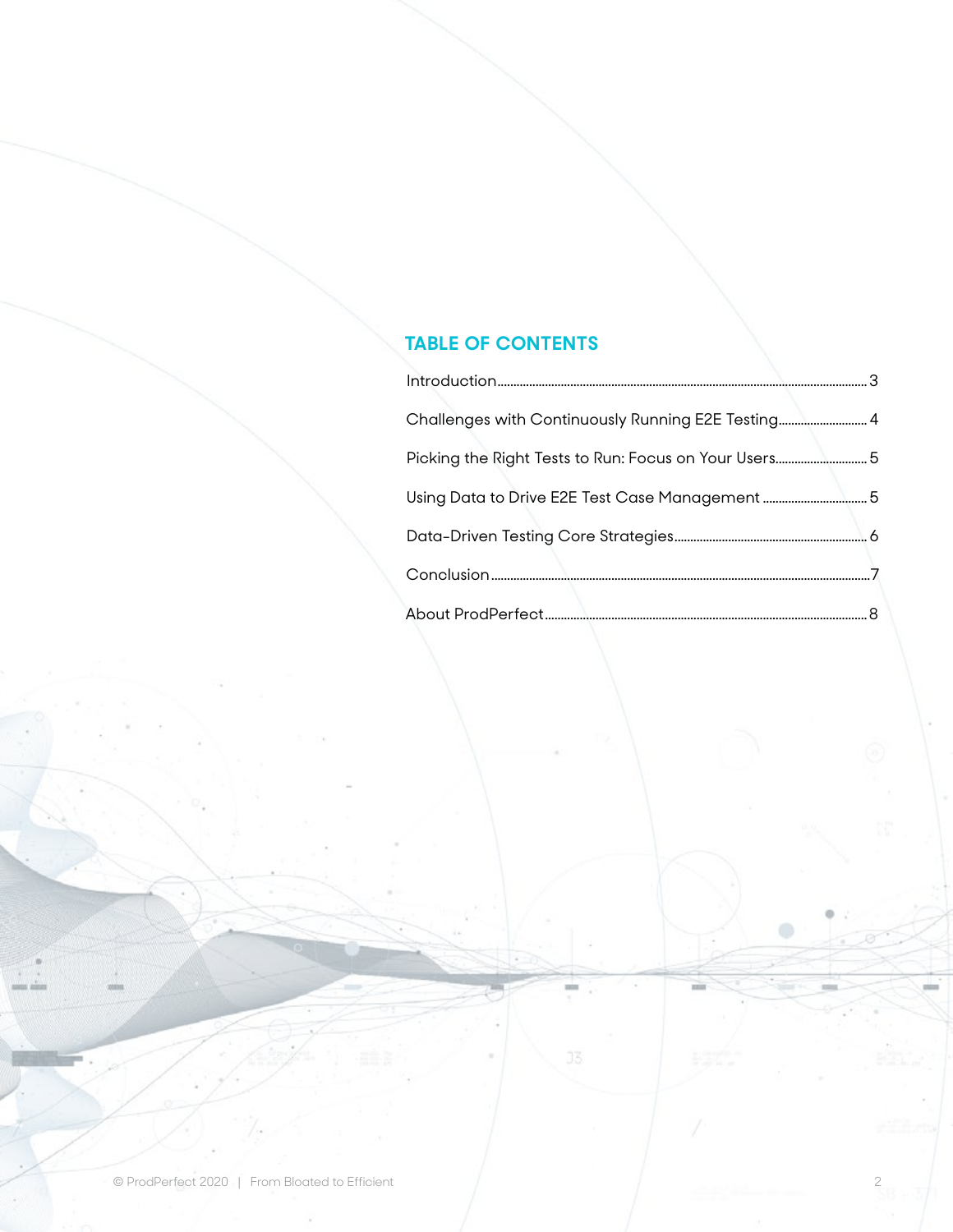#### <span id="page-2-0"></span>**INTRODUCTION**

Continuous testing is the holy grail of quality assurance when developing web applications. Continuous testing goes beyond preventing bugs from being shipped: it gives your developers immediate feedback on the small amount of code that would have just broken your app. And the immediacy of this feedback really, really matters. For developers, "context-switching" is anathema to productivity. Bouncing between different parts of the app is like trying to read multiple books books at once. But if the developer still remembers what they wrote, they can diagnose the bug much more quickly than if the bug was caught later and added as a ticket. Continuous testing means much faster and earlier bug resolution, and much higher developer productivity.

But supporting continuous testing at the browser level, where Selenium-like code is typically deployed for end-to-end (E2E) testing, poses particular challenges that require intelligent strategies to overcome.

"Continuous testing means much faster and earlier bug resolution, and much higher developer productivity."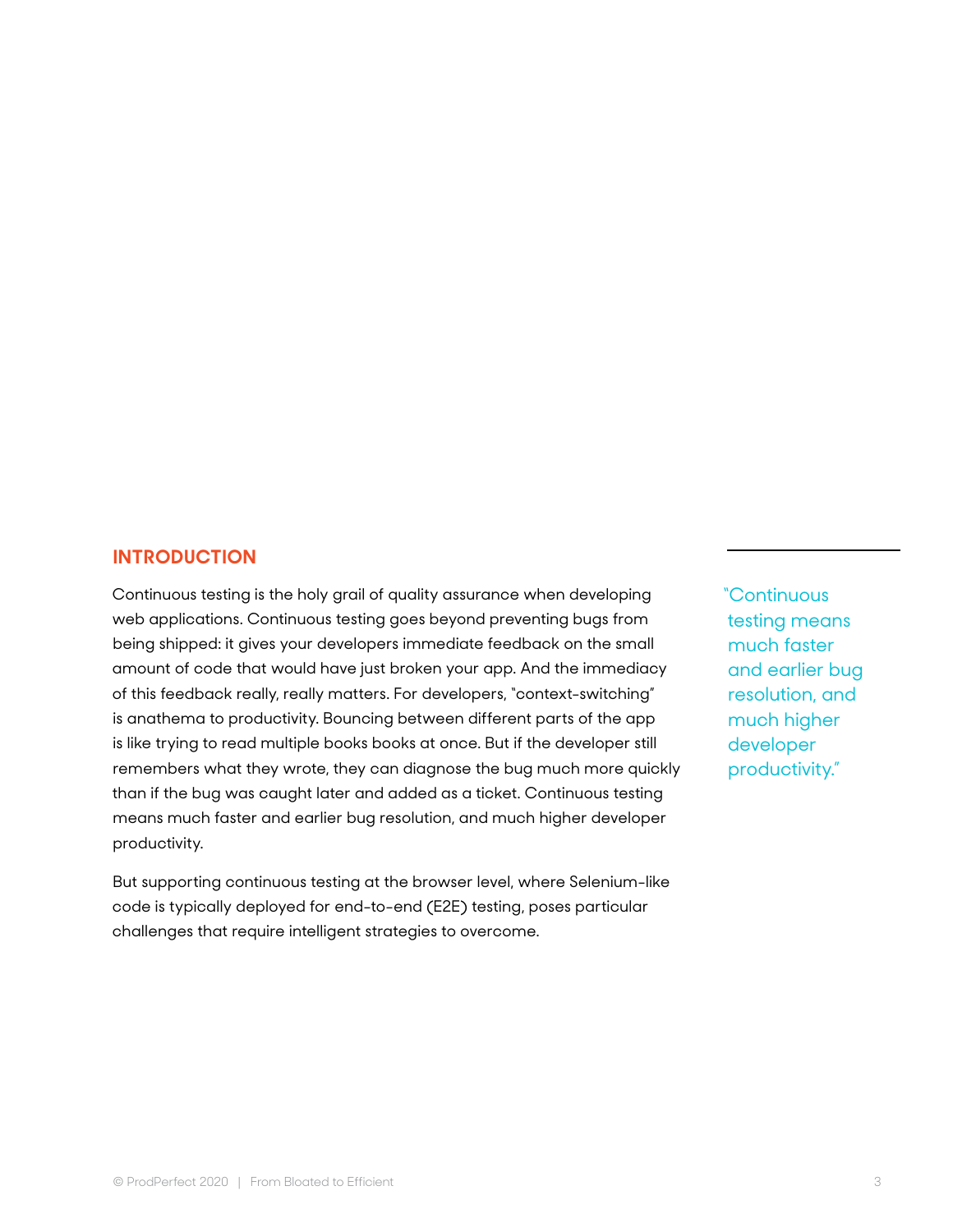#### <span id="page-3-0"></span>**CHALLENGES WITH CONTINUOUSLY RUNNING E2E TESTING**

E2E testing is the most resource-intensive and unstable form of QA testing. Though teams have tried for years to move away from needing it, E2E testing remains the best way to know that your entire application will function for a user when they are trying to use it.

**There are two primary challenges in maintaining an E2E test suite, and both are exacerbated when trying to run the tests continuously with every build:**

#### **Resource intensity.**

Because these tests are difficult and unstable, they need to have talented resources devoted to maintaining them. The testing team also needs to update the tests rapidly when they break (and they will break) to actually do the "continuous" part of continuous testing.

#### **Runtime.**

E2E tests take the longest to run (compared to lower-level tests). Long runtimes can also take the "continuous" out of continuous testing: it slows down the deploy process to the point that it cannot support frequent deploys.

When runtimes creep up (sometimes taking hours or more), E2E testing is often relegated to nightly or weekend runs, meaning any feedback comes not only long after the developer has shipped code, but long after users have seen it in production. Users, thus, have a buggy experience and developers now have to switch context to fix the bug. E2E testing clearly begins to lose its value.

There are hacky approaches to reducing runtime, including parallelizing tests or increasing testing environment performance to decrease wait time. But there's a much better way to reduce both runtime and total required resource allocation: reduce the number of E2E tests.

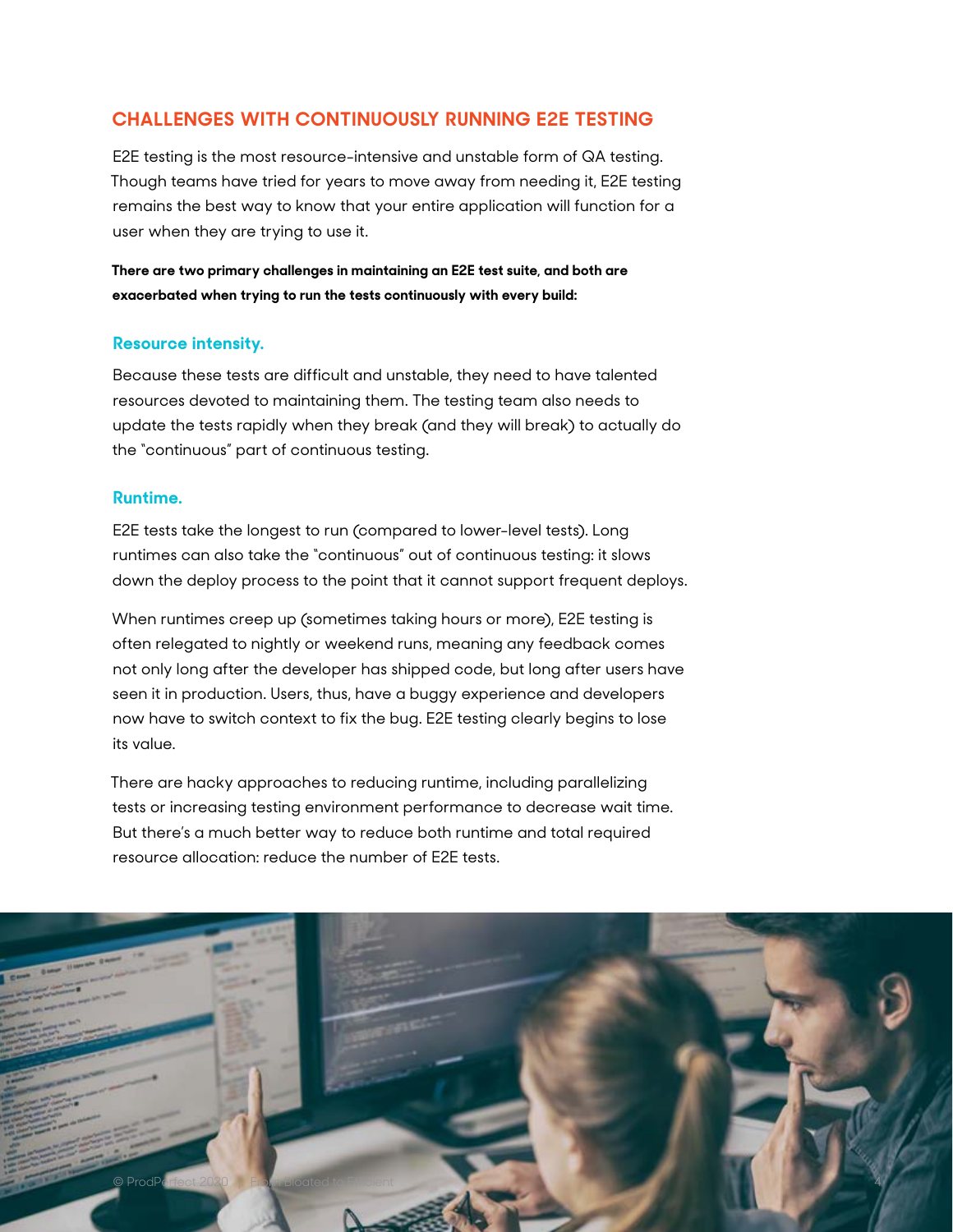#### <span id="page-4-0"></span>**PICKING THE RIGHT TESTS TO RUN: FOCUS ON YOUR USERS**

Fewer tests take less time to run and require less work to maintain—this fact alone is not revolutionary. But the reason most test suites become bloated is because of how test cases are retroactively developed: over time, test cases are simply added to the existing test suite, either in reaction to new features or in reaction to bugs. These tests continuously add to runtime and maintenance intensity until both become untenable.

The ultimate reason this happens is that facts aren't driving decisions about which tests to write. Google suggests writing only a few E2E tests to cover what's most important. But how does one decide what's important?

## "It's simple: your E2E tests should be designed to cover what users are actually trying to do in your application."

If they can do what they want, they will be happy; if you need to reduce total test load to make continuous testing feasible, eliminate the tests that cover what users never or rarely do.

#### **USING DATA TO DRIVE E2E TEST CASE MANAGEMENT**

If we consider that each test covers some percentage of total user behavior (rather than simply a number of potential interactions), then we can imagine ranking each test from the highest to lowest incremental level of additional coverage of that actual user behavior. The result is an asymptotic curve:

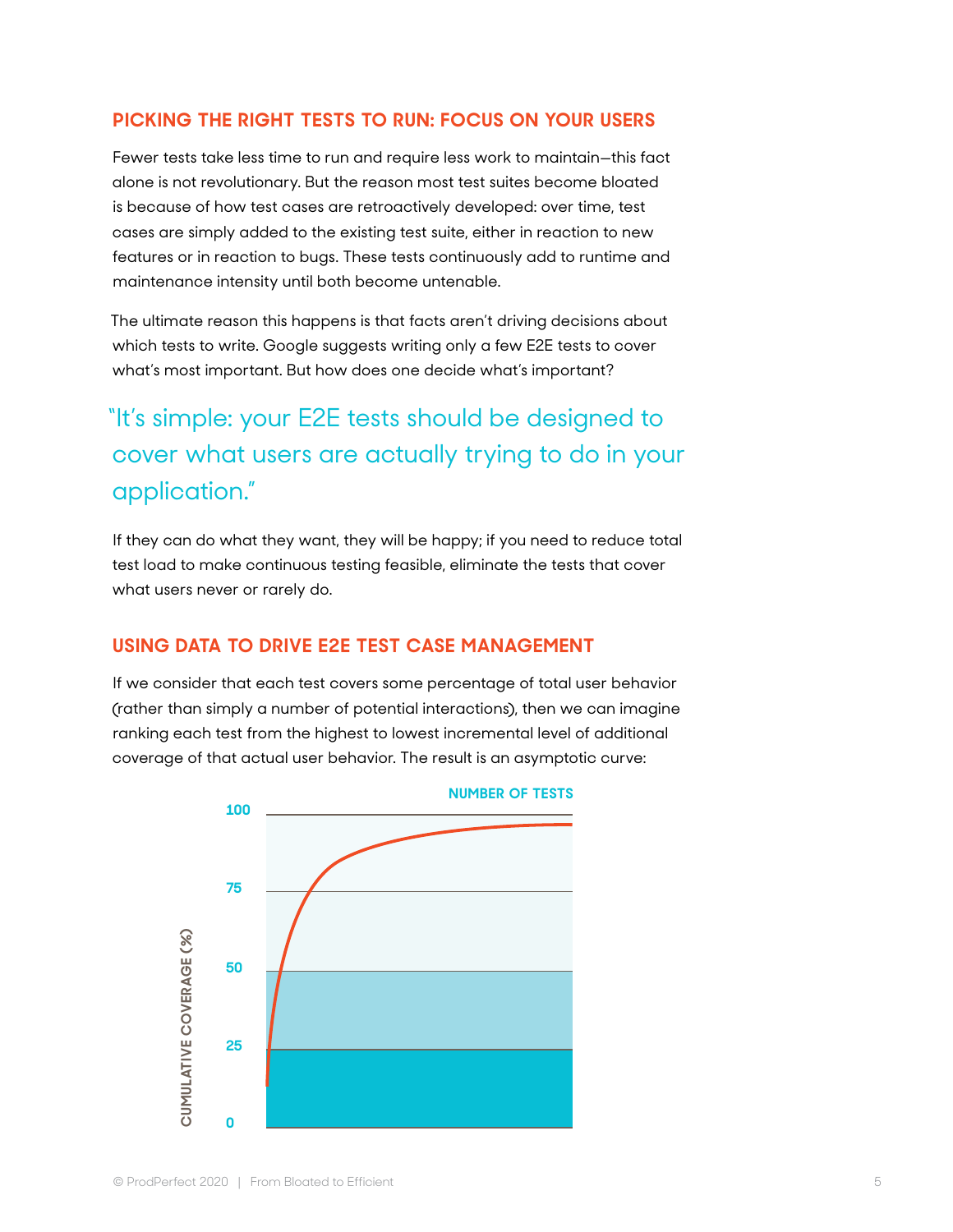<span id="page-5-0"></span>The first few tests you add, on the left side of the curve, are highly valuable because they cover what the majority of users are actually trying to do. As you add more and more tests, though, their value becomes questionable, because they cover behaviors that few if any users are actually doing. Bloating the test suite with the tests on the right adds resource intensity and runtime, reducing both efficiency and total value. Building tests focusing exclusively on that left half, however, gets you the most bang for your buck, testing what most users are actually doing with lower engineering time and runtimes that support continuous deployment.

#### **DATA-DRIVEN TESTING CORE STRATEGIES**

Here are three essential strategies you can put into practice to focus your testing on what really matters:

#### **Implement product analytics tools on production and use those insights to drive what to test.**

This is where the facts come in. Let your users tell you what they're trying to do, and test those behaviors. Ignore what internal voices conjure up as a "best guess" in a conference room, and rely instead on real user data.



#### **Frequently scrutinize your test cases to decide what to add and what to retire.**

To prevent test bloat, go back to the well of product analytics data on a regular basis. Build a new set of test cases from scratch, and then compare your current test suite to those new test cases. Add what's necessary, and have the courage to remove what isn't. This will enable your test suite to keep up with the evolving application without becoming bloated.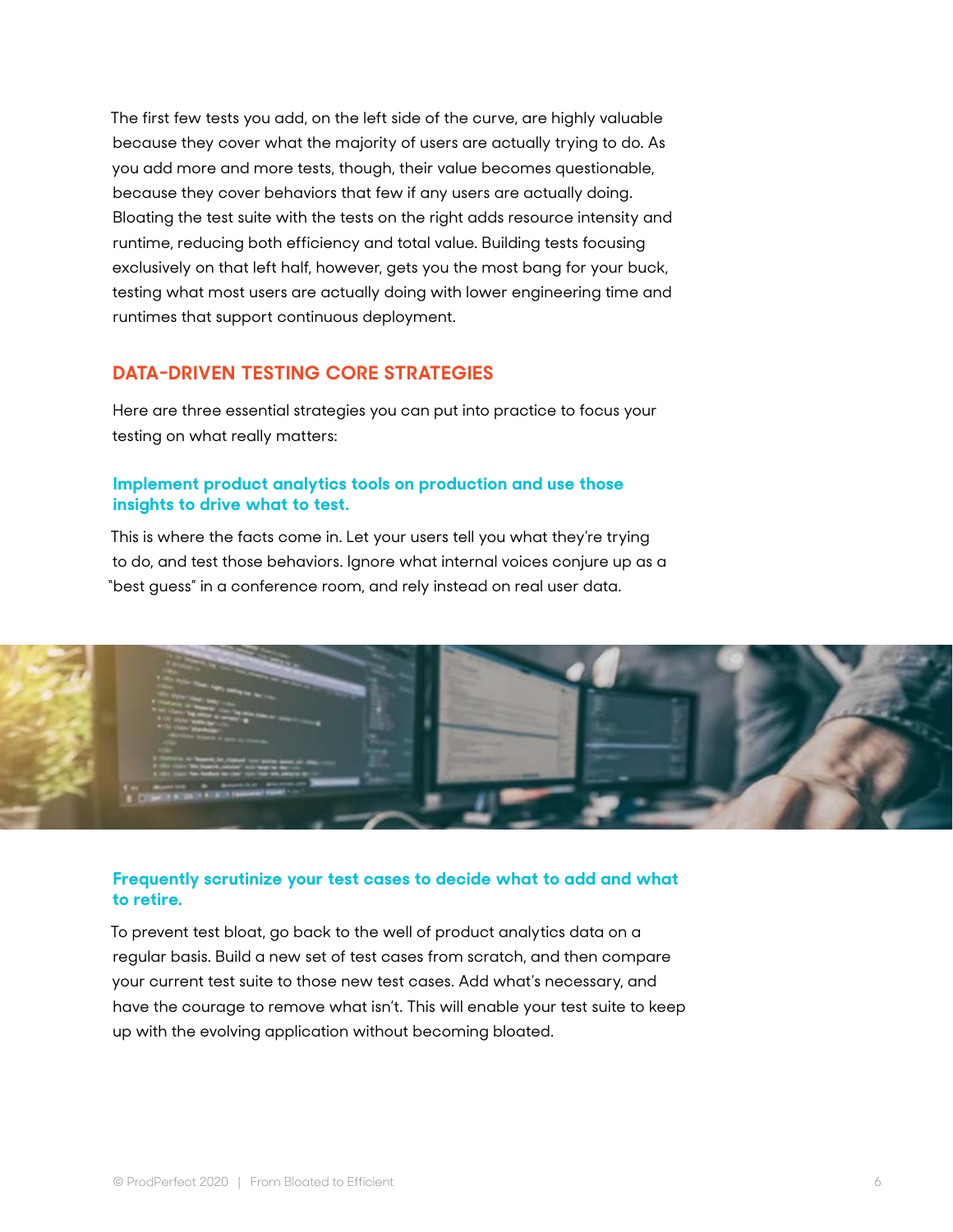#### **Manage the test suite's runtime as a resource.**

To be truly valuable, your E2E test suite needs to run continuously and quickly, so it's important to exercise discipline in your team about what's going to make it into the continuous test suite and what isn't. A timebox and disciplined limit is usually the best approach. If you really feel there are more tests that need to run than can fit into your predefined timeline, then split your suite into two: "core" and "edge." The core test suite will be run with every build and the edge suite will only be run nightly, catching bugs that affect far fewer users and therefore aren't as urgent when they do come up.

#### **CONCLUSION**

Following these strategies will allow you to keep runtime tight and maintain a highly effective test suite with limited resources. When you introduce an E2E test suite as part of a continuous development process, your dev team will love you for it, and they'll come to respect and investigate every broken test that comes their way. Your bug output will plummet and your developer productivity will excel.

Continuous testing with continuous development is testing nirvana: it's worth the extra strategic thought to achieve the highest level of enlightenment.